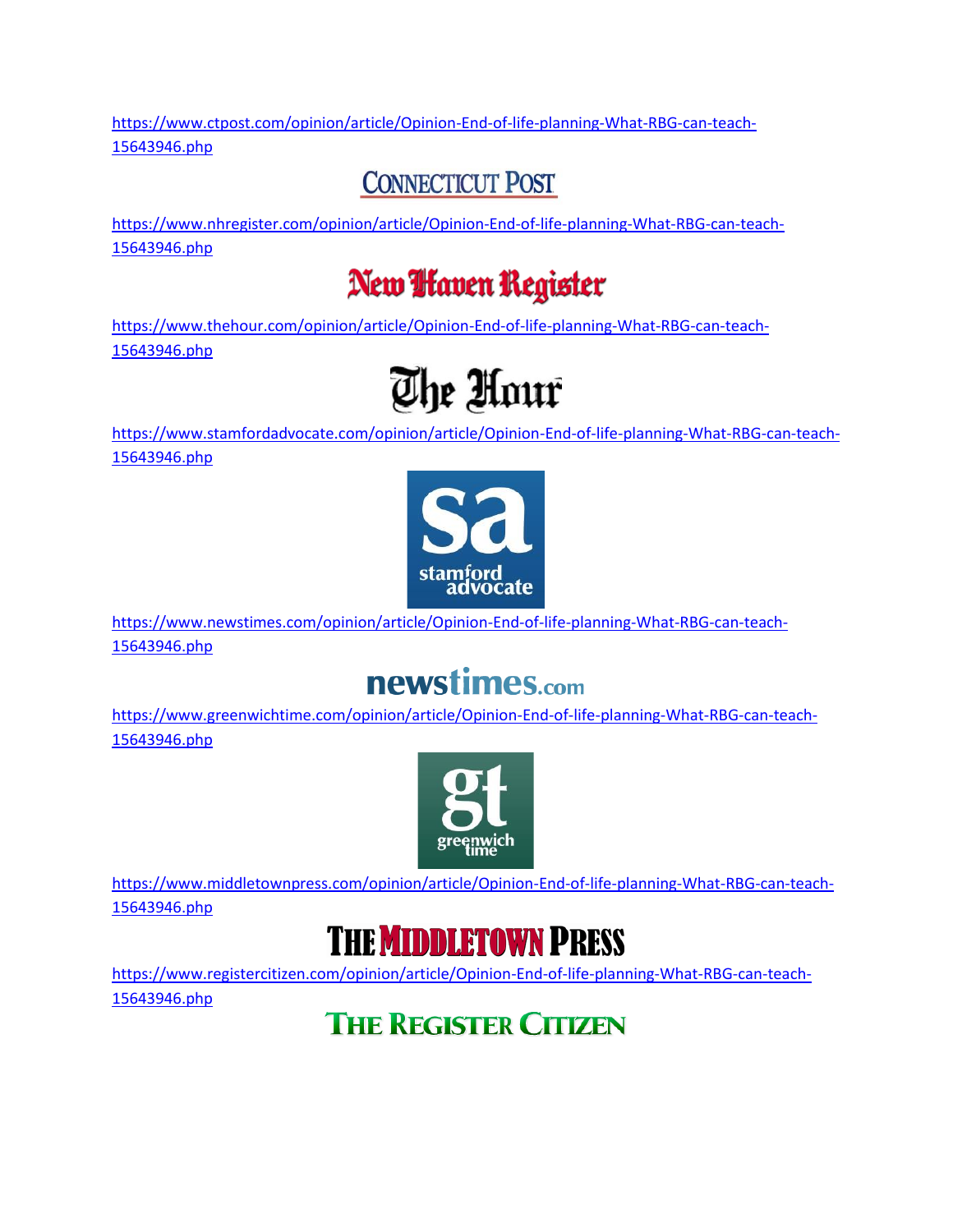# Opinion: End-of-life planning: What RBG can teach us

By Lyn Eliovson Published Wednesday, October 14, 2020



Photo: Getty Images; A protester holds a sign with a picture of Ruth Bader Ginsburg.

Liz Gustafson, a leading voice for women in Connecticut, described Justice Ruth Bader Ginsburg as "a legal giant who never stopped defending our right to control our bodies, our lives and our future."

Justice Ginsburg, the late Supreme Court Justice, who died last month at age 87, was an example of the courage and determination we can all emulate — in our private, as well as public lives. Despite extraordinary hurdles which she faced in her career and personal life, she succeeded as a woman attorney in a male-dominated profession. Ginsburg never stopped fighting for our rights. She was a fierce defender of all of us, and, in particular, shattered barriers for women and all Americans.

It is important for all of us to have the strength to make life-planning decisions, as well as the courage to make end-of-life decisions. It's easy to procrastinate, but we should all understand that there is a need for us to do life planning through advance directives, such as a living will, appointing a health care proxy and powers-of-attorney, noting who has the legal authority to act for us financially. This, in addition, to our estate planning is essential.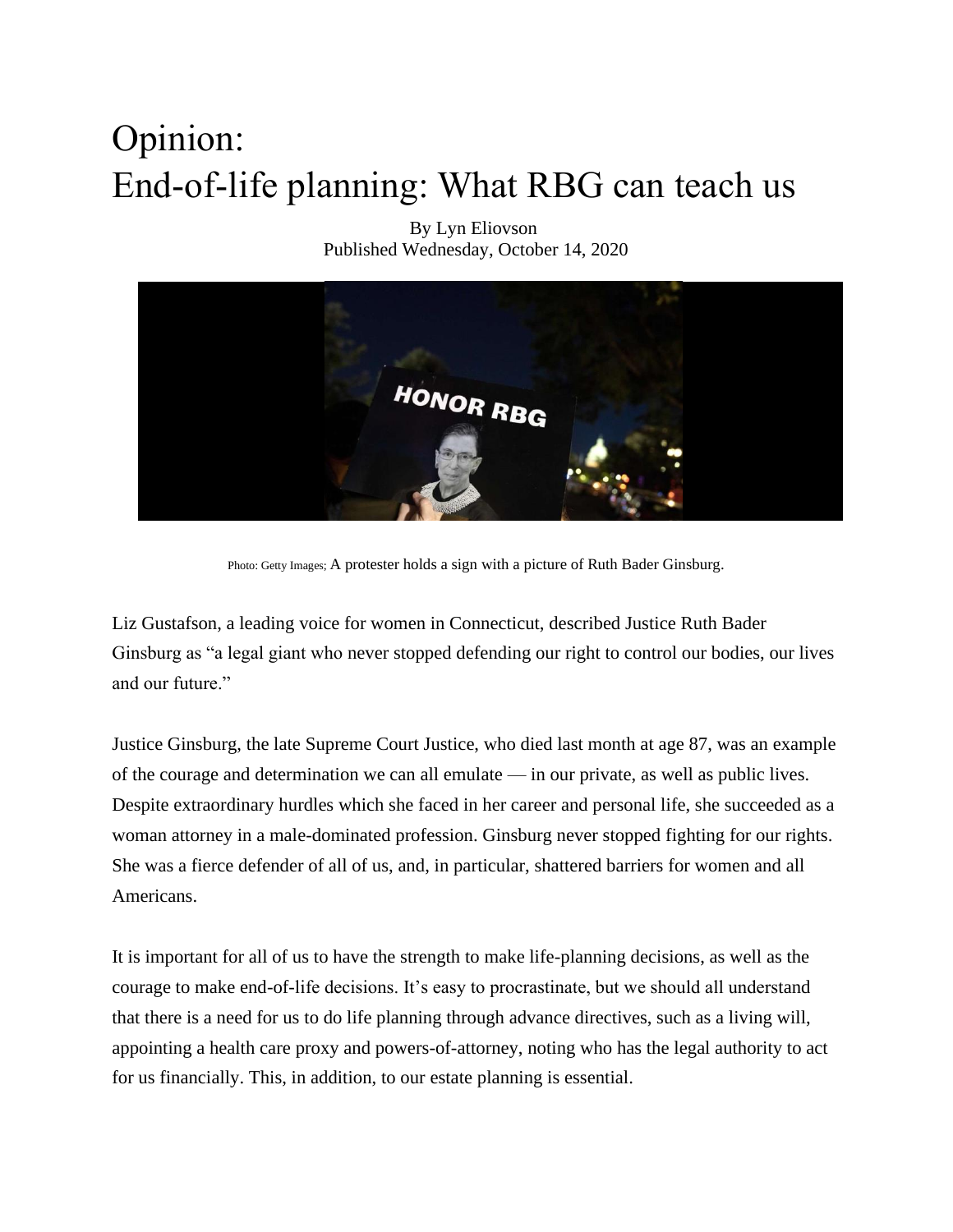Ginsburg grew up in Brooklyn, and she rebelled against mores that were common at the time. She went to law school and graduated in 1959, a year when women attorneys were very rare. Many people no doubt thought: "How dare she be a mother and not stay home with the children?"

I was told early on in my legal career, "Don't put photos of your children and your husband in your office. It highlights that you should be at home with the children." If a male colleague did the same, people would say, "Oh, what a sweet family man."

In the early days, this is what Ginsburg must have faced, as well. But in times of challenge and uncertainty, she took control.

I am drawn to these Ginsburg quotes:

"I want to be remembered as someone who used whatever talent she had to do her work to the very best of her ability."

"But if you want to be a true professional, you will do something outside yourself, something to repair tears in your community, something to make life a little better for people less fortunate than you."

Helping others gave her life meaning. All of us can start emulating her by looking at our families, including our heirs. Life planning not only will protect us, but it will protect our loved ones who we will want to speak for us when we can't.

The statistics show that we are living longer and longer. Back in 1925, life expectancy was 47. Now it's in the mid-80s. It is never too early to take responsibility for our own lives. It is never too early to set an example for our children. Show that you have courage to face reality and plan ahead.

We want our children to know what we decided so after we're gone, they don't have to contend with familial tension and acrimony that, unfortunately, is all too common. Family members need to know that we created a power of attorney, which says, for example, "I want my daughter, the